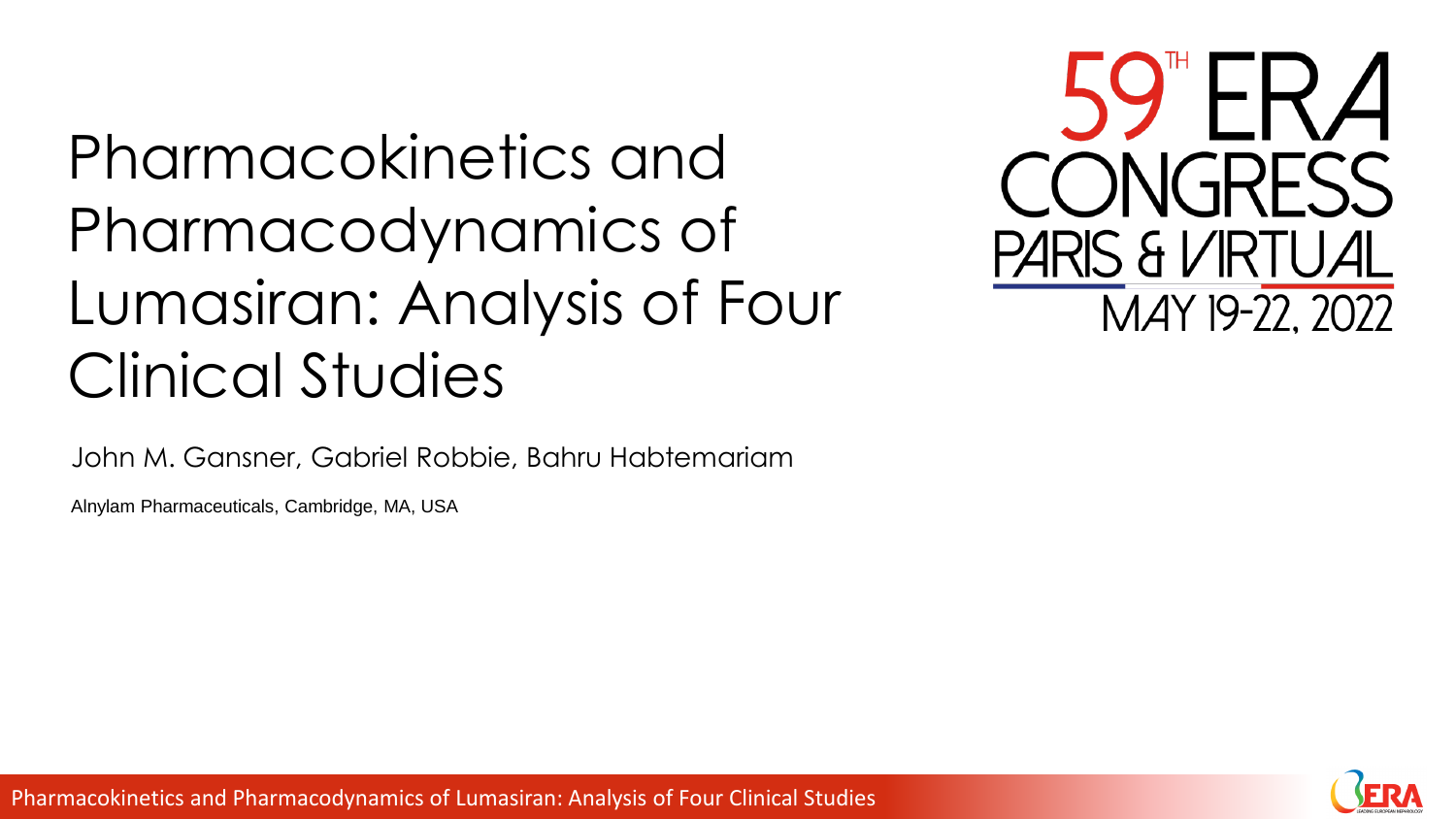



- **J M Gansner, G Robbie:** employees of Alnylam Pharmaceuticals and hold shares in Alnylam Pharmaceuticals.
- **B Habtemariam:** former employee of Alnylam Pharmaceuticals.

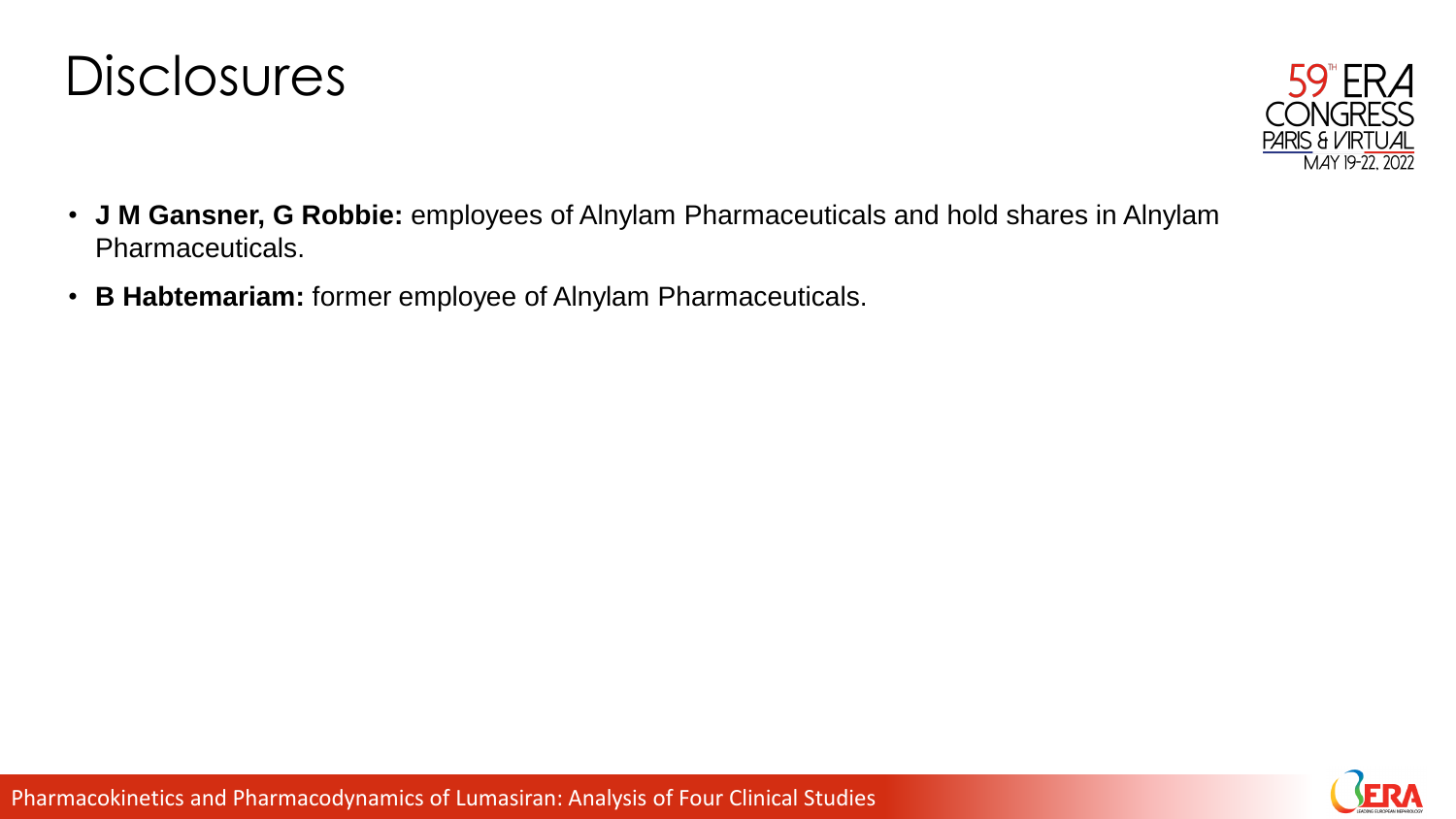# Primary Hyperoxaluria Type 1 and Lumasiran

- PH1 is characterized by hepatic oxalate overproduction due to a deficiency in the hepatic peroxisomal enzyme AGT1,2
- Excess oxalate results in recurrent kidney stones, nephrocalcinosis, progressive kidney disease, and multi-organ damage $1,2$
- Lumasiran is a liver-targeted N-acetylgalactosamine– conjugated RNAi therapeutic designed to reduce hepatic oxalate production by inhibiting GO<sup>3</sup>
- Lumasiran is approved for the treatment of PH1 in all age groups in the European Union and in pediatric and adult patients in the United States<sup>4,5</sup>
- We describe lumasiran PK and PD in patients with PH1 from four clinical studies



AGT, alanine-glyoxylate aminotransferase; GO, glycolate oxidase; PD, pharmacodynamics; PH1, primary hyperoxaluria type 1; PK, pharmacokinetics; RNAi, ribonucleic acid interference.

1. Cochat P, Rumsby G. *N Engl J Med*. 2013;369:649-58. 2. Danpure CJ. *The Online Metabolic and Molecular Bases of Inherited Disease*. New York, NY: The McGraw-Hill Companies, Inc.; 2019.

3. Liebow A. et al. J Am Soc Nephrol. 2017:28:494-503. 4. Oxlumo [summary of product characteristics]. Amsterdam. Netherlands: Alnylam Netherlands: 2020. 5. Oxlumo [package insert]. Cambridge. MA: Alnylam Pharmaceuticals:



PARIS & VIRTUAL MAY 19-77 2022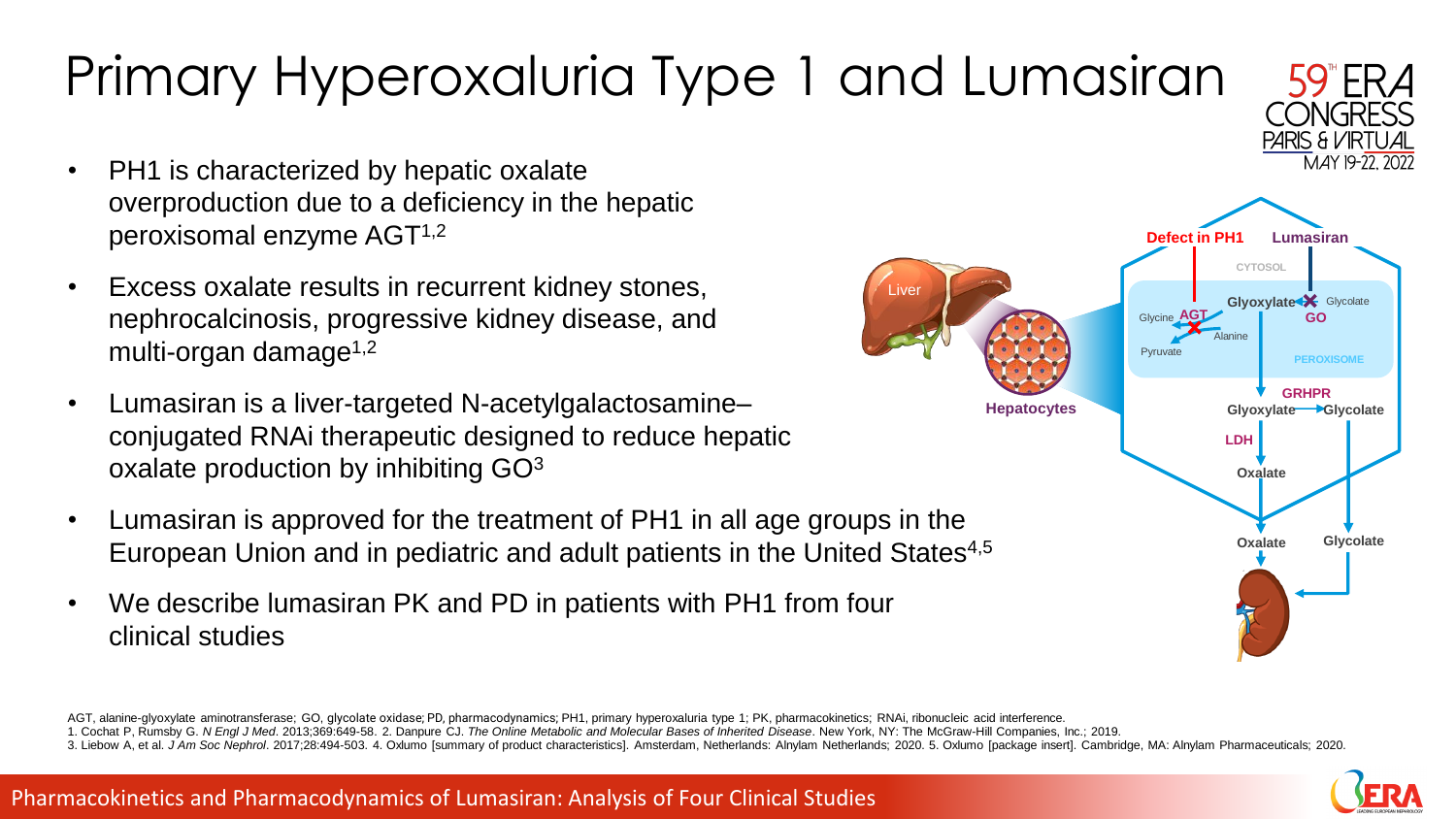#### Lumasiran Weight-Based Dosing



- The dosing regimen was selected to achieve similar liver concentrations and target suppression in all weight groups
- Based on allometric principles regarding growth rate, relative liver size, and drug clearance rate<sup>1</sup>:
	- ‒ Children who weigh <20 kg require a higher dose to achieve liver concentration and target suppression similar to children who weigh ≥20 kg
	- ‒ Children who weigh <10 kg require more frequent ongoing dosing (monthly) to keep up with the rapid pace of growth

| <b>Lumasiran Weight-Based Dosing</b> |                                  |                                                                                           |  |  |  |
|--------------------------------------|----------------------------------|-------------------------------------------------------------------------------------------|--|--|--|
| <b>Patient Weight</b>                | <b>Loading Dose</b>              | <b>Maintenance Dose</b>                                                                   |  |  |  |
| $<$ 10 kg                            | 6 mg/kg once monthly for 3 doses | 3 mg/kg once monthly,<br>beginning 1 month after the last loading dose                    |  |  |  |
| 10 to $<$ 20 kg                      | 6 mg/kg once monthly for 3 doses | 6 mg/kg once every 3 months (quarterly),<br>beginning 1 month after the last loading dose |  |  |  |
| $\geq$ 20 kg                         | 3 mg/kg once monthly for 3 doses | 3 mg/kg once every 3 months (quarterly),<br>beginning 1 month after the last loading dose |  |  |  |

1. Anderson BJ, Holford NHG. *Annu Rev Pharmacol Toxicol*. 2008;48:303-332.

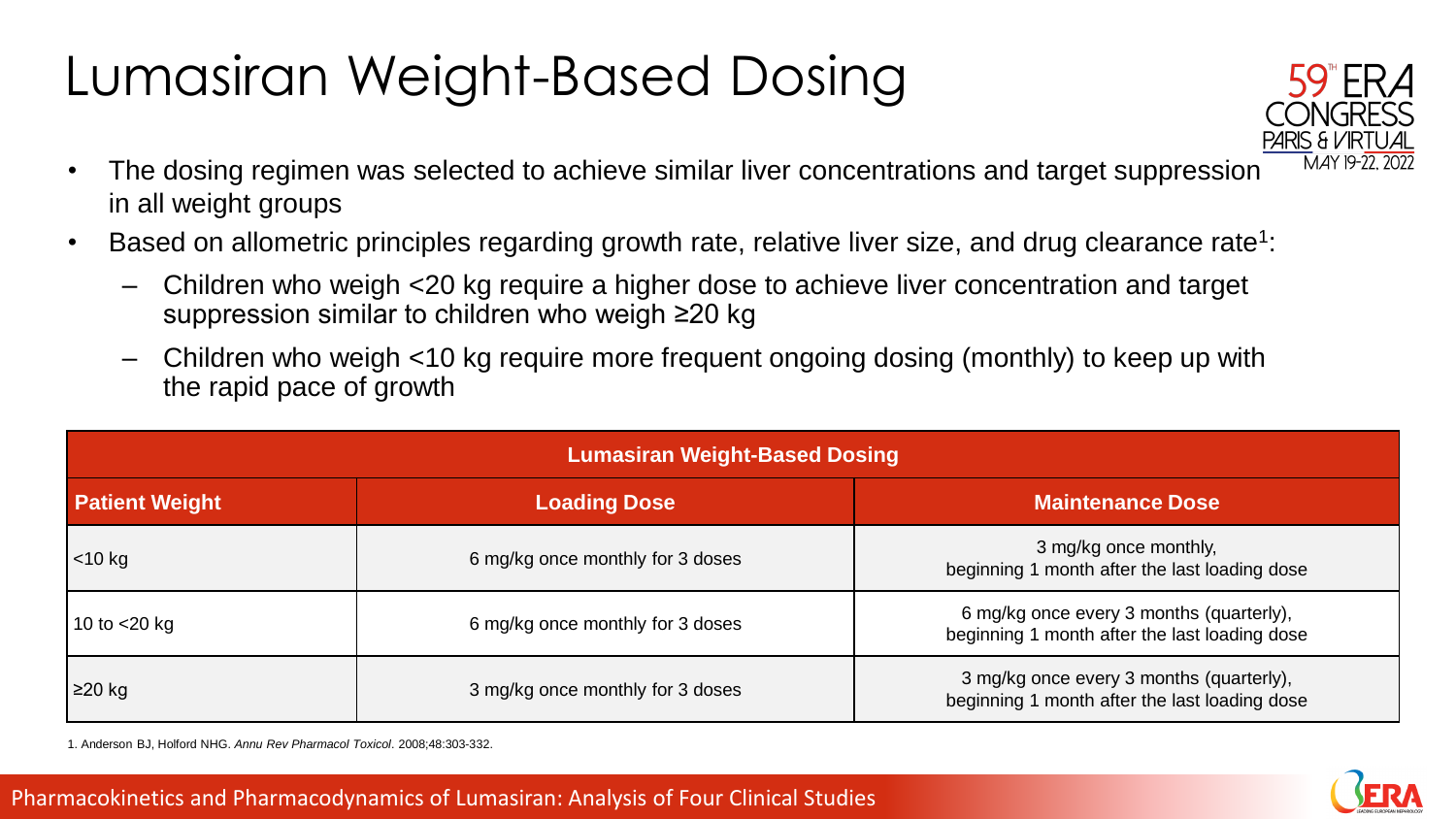#### Pooled PK and PD Data Analysis



| <b>Pooled Studies</b>                                                                                                                                          |                                                                                                    |                                                                                                                                                                                  |                                                                                                                                                                                                                                        |  |  |
|----------------------------------------------------------------------------------------------------------------------------------------------------------------|----------------------------------------------------------------------------------------------------|----------------------------------------------------------------------------------------------------------------------------------------------------------------------------------|----------------------------------------------------------------------------------------------------------------------------------------------------------------------------------------------------------------------------------------|--|--|
|                                                                                                                                                                | <b>Phase 3</b>                                                                                     |                                                                                                                                                                                  |                                                                                                                                                                                                                                        |  |  |
| Phase 1/2                                                                                                                                                      | <b>ILLUMINATE-A</b>                                                                                | <b>ILLUMINATE-B</b>                                                                                                                                                              | <b>ILLUMINATE-C</b>                                                                                                                                                                                                                    |  |  |
| Part A:<br><b>Healthy volunteers</b><br>Age 18-64 years<br>Part B:<br><b>Genetically confirmed PH1</b><br>Age 6-64 years<br>eGFR >45 mL/min/1.73m <sup>2</sup> | <b>Genetically confirmed PH1</b><br>Age $\geq 6$ years<br>eGFR $\geq$ 30 mL/min/1.73m <sup>2</sup> | <b>Genetically confirmed PH1</b><br>Age $<6$ years<br>eGFR $>45$ mL/min/1.73m <sup>2</sup> if<br>$\geq$ 12 months old or normal<br>serum creatinine for age if<br><12 months old | <b>Genetically confirmed PH1</b><br>All ages<br>eGFR $\leq$ 45 mL/min/1.73m <sup>2</sup> if<br>$\ge$ 12 months old or elevated<br>serum creatinine for age if<br><12 months old<br>Cohort A: no hemodialysis<br>Cohort B: hemodialysis |  |  |



Pharmacokinetics and Pharmacodynamics of Lumasiran: Analysis of Four Clinical Studies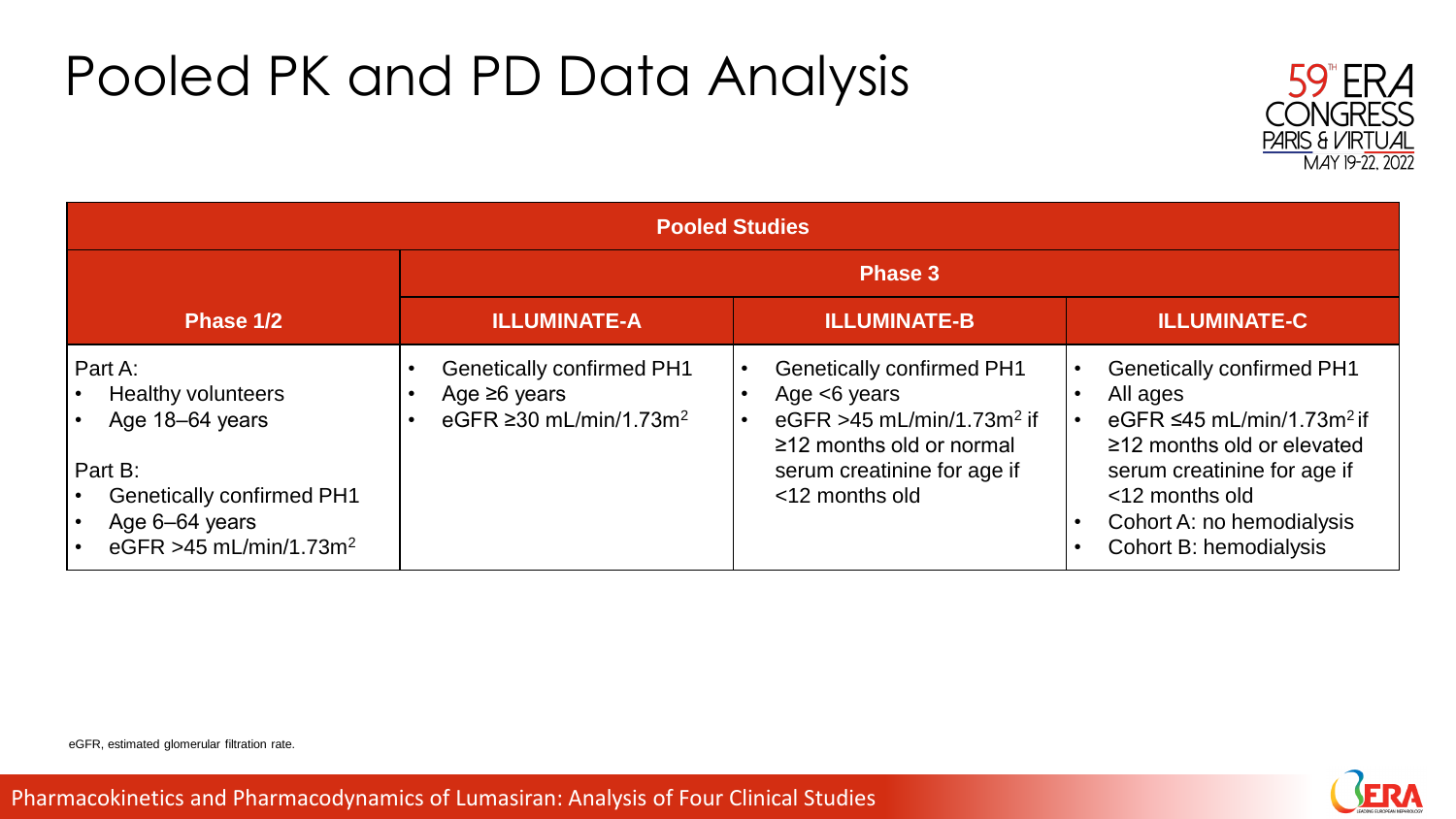## Baseline Demographic and Clinical **Characteristics**



|                                   | <b>No Hemodialysis</b><br>$(N=75)$ | <b>Hemodialysis</b><br>$(N=15)$ | <b>All Patients</b><br>$(N=90)$ |  |
|-----------------------------------|------------------------------------|---------------------------------|---------------------------------|--|
|                                   | <b>Median (Range)</b>              |                                 |                                 |  |
| Age (years)                       | $11(2-60)$                         | $14(2 - 59)$                    | $11(2-60)$                      |  |
| Weight (kg)                       | $38(5 - 121)$                      | $20(7-85)$                      | $34(5 - 121)$                   |  |
| eGFR (mL/min/1.73m <sup>2</sup> ) | $85 (9 - 174)^a$                   |                                 | $85 (9 - 174)^a$                |  |



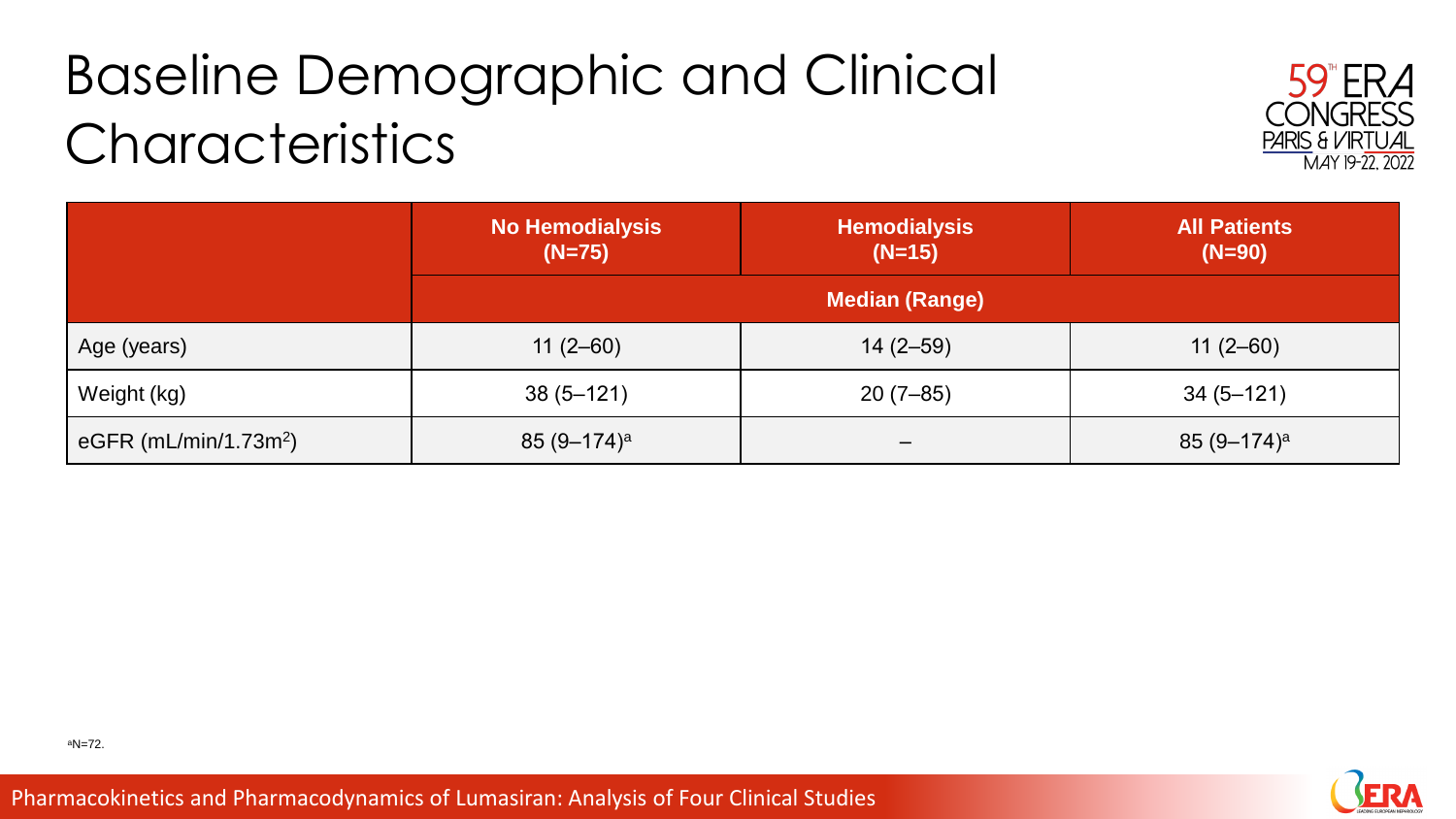#### Comparable Lumasiran PK Across Dosing **Categories**



- The recommended dose regimen for lumasiran led to comparable plasma concentration and exposure across weight categories
- Patients weighing <20 kg exhibited faster plasma clearance, consistent with allometric principles
- Lumasiran plasma concentrations reached lower limit of quantitation within 24 to 48 hours, indicating rapid liver uptake, regardless of kidney function



Dashed lines represent the lower limit of quantitation for lumasiran (10 ng/mL). Crosses indicate post-dose samples reported as below the lower limit of quantitation.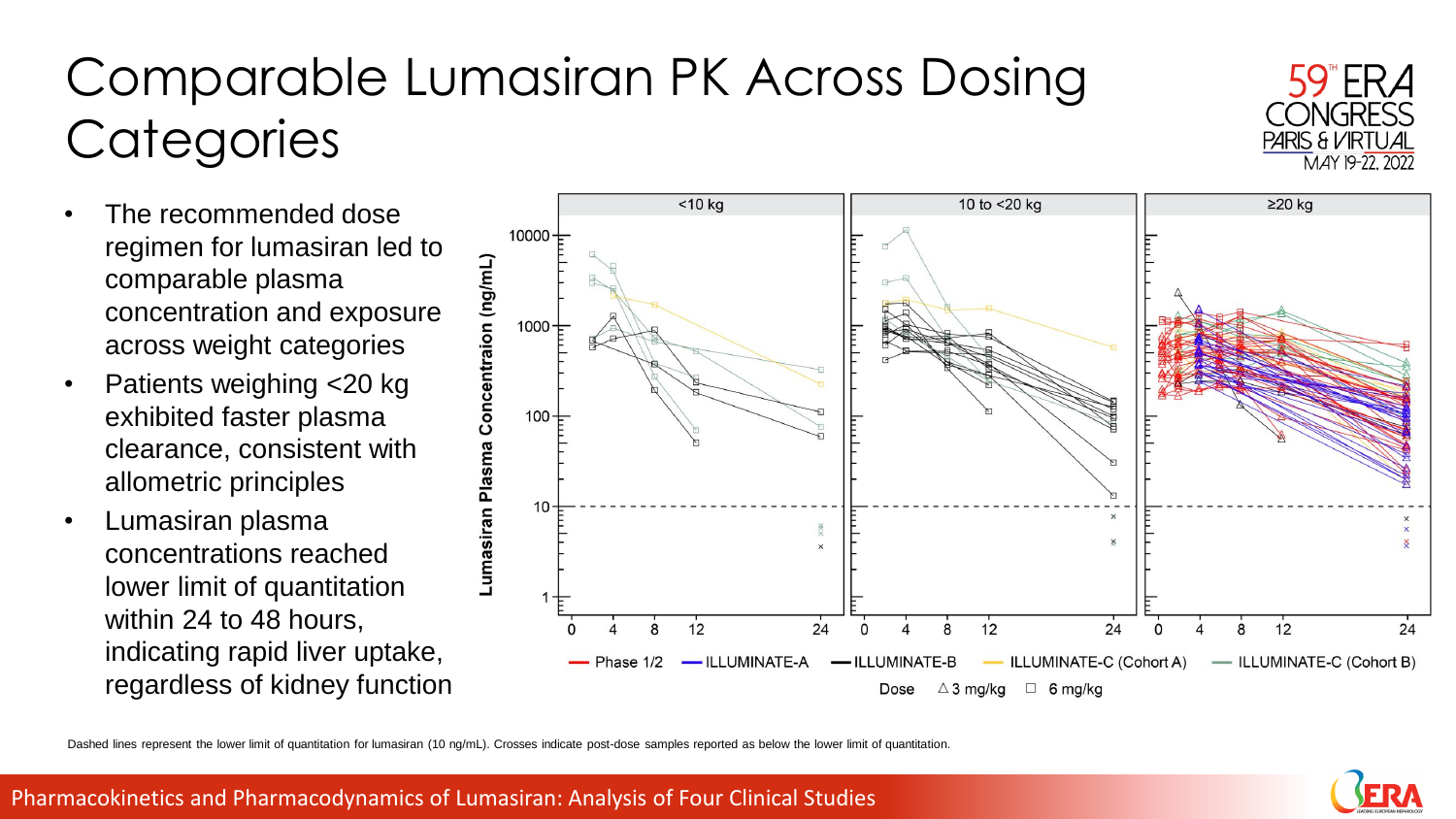#### Comparable Lumasiran PK Across Weight **Categories**



- Lumasiran showed comparable  $C_{\text{max}}$  and AUC across a range of body weights
- Transiently higher plasma concentrations in patients with severe kidney impairment and end-stage kidney disease consistent with low renal excretion of lumasiran
- Median (range)  $T_{max}$  was 4.0 (0.5–12) hours and mean (%CV) half-life was 5.2 (47%) hours

| <b>PK Parameter</b>             | <b>Weight Category</b> | Phase 1/2, ILLUMINATE-A, ILLUMINATE-B | <b>ILLUMINATE-C</b>             |
|---------------------------------|------------------------|---------------------------------------|---------------------------------|
|                                 |                        | <b>Median (Range)</b>                 |                                 |
| $C_{\text{max}}$ (ng/mL)        | $<$ 10 kg              | $N=3$<br>890 (678-1,280)              | $N=6$<br>$3,190(938 - 6,150)$   |
|                                 | 10 to $<$ 20 kg        | $N=11$<br>912 (523-1,760)             | $N=4$<br>2,670 (1,180-11,500)   |
|                                 | $\geq$ 20 kg           | $N = 48$<br>446 (389-2,280)           | $N=11$<br>811 (494-1,470)       |
| $AUC_{0\text{-last}}$ (h*ng/mL) | $<$ 10 kg              | $N=3$<br>6,270 (5,920-8,510)          | $N=6$<br>16,200 (9,430-24,300)  |
|                                 | 10 to $<$ 20 kg        | $N=11$<br>8,110 (7,050-13,300)        | $N=4$<br>24,800 (6,290-50,900)  |
|                                 | $\geq$ 20 kg           | $N=12$<br>6,210 (2,890-10,700)        | $N=11$<br>10,100 (6,850-17,500) |

AUC<sub>0-last</sub>, area under the plasma concentration-time curve from time of administration (0) to the last measurable time point (last); C<sub>max</sub>, maximum plasma concentration; CV, coefficient of variation; T<sub>max</sub>, time to reac

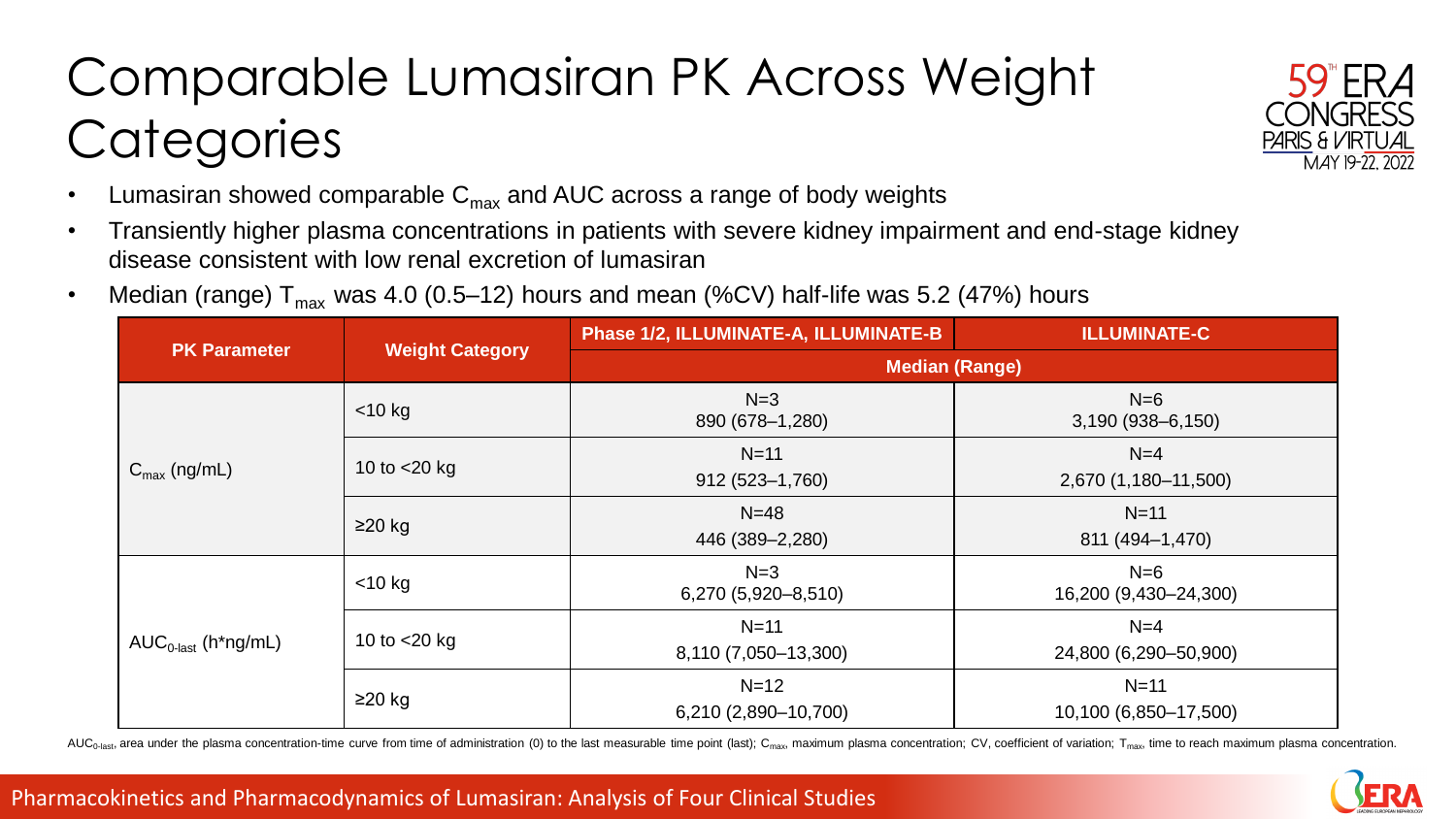#### Comparable Spot UOx:Cr Reduction Across Studies



• At Month 6, mean percent reduction in spot UOx:Cr ranged from 44.1% to 71.7% across studies



<sup>a</sup>Lower spot UOx:Cr reduction is likely due to small sample size. UOx:Cr, urinary oxalate:creatinine ratio.

#### Pharmacokinetics and Pharmacodynamics of Lumasiran: Analysis of Four Clinical Studies

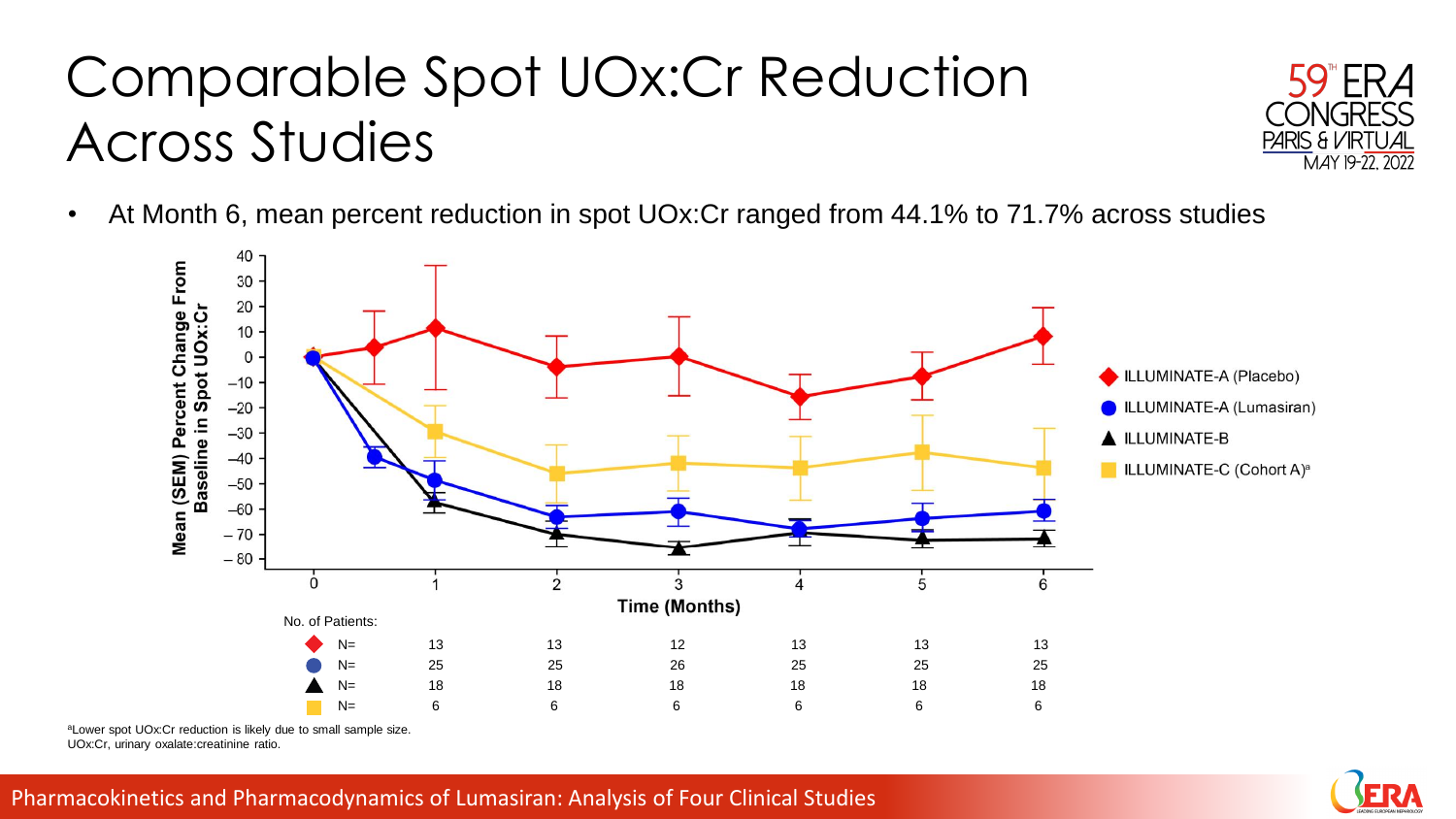#### Consistent Plasma Oxalate Reduction Across Studies



• At Month 6, mean percent reduction in plasma oxalate ranged from 20.3% to 40.3% across studies



aPOx analysis set (patients who received any amount of study drug and had baseline POx level ≥1.5×LLOQ; LLOQ=5.55 µmol/L). <sup>b</sup>Variable POx reduction is likely due to small sample size. LLOQ, lower limit of quantitation; POx, plasma oxalate.

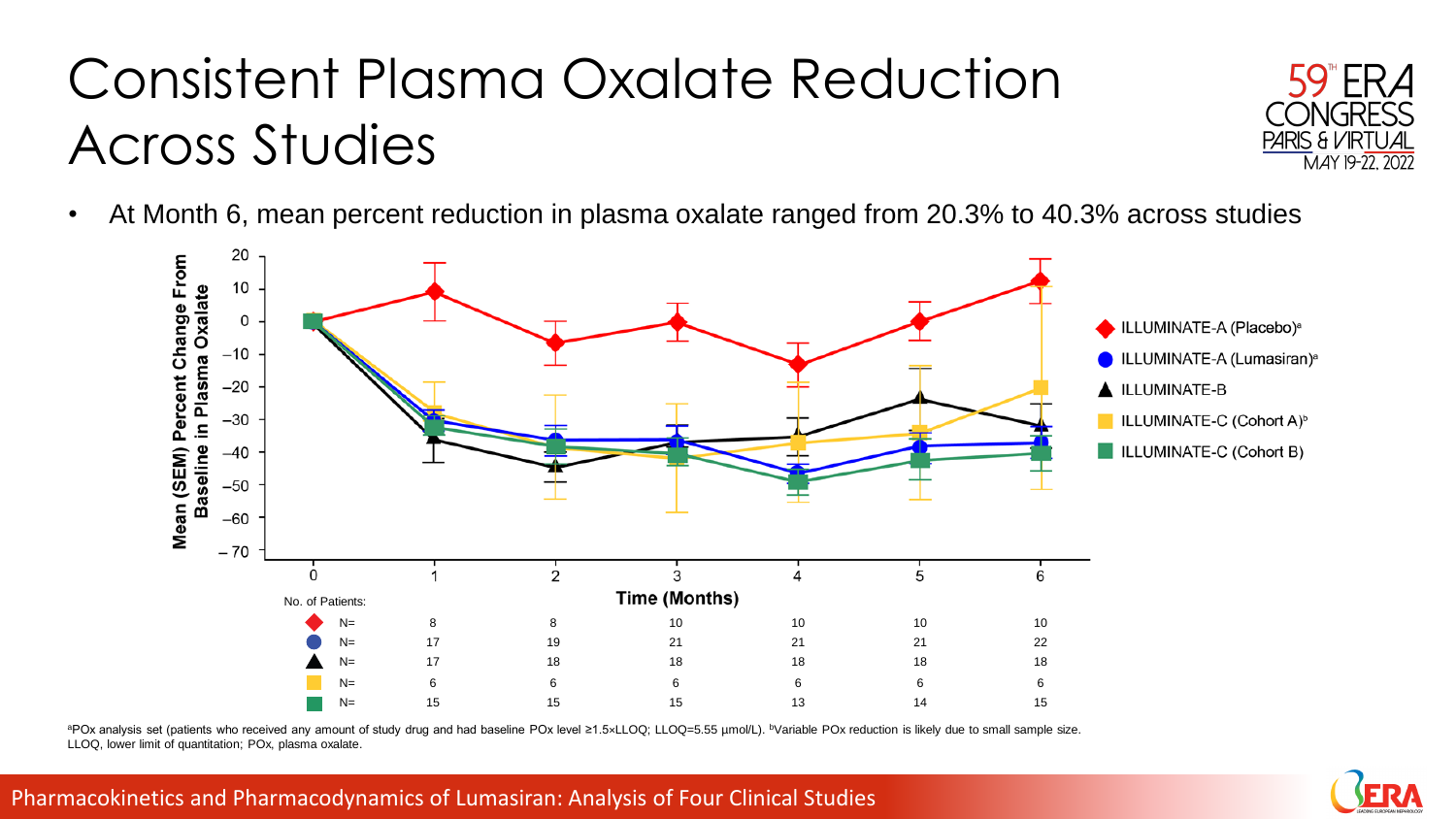## Comparable Liver Exposure and Target Engagement Across Studies



- At Month 6, plasma glycolate levels showed an approximately 2-fold elevation and plateau, consistent with the mechanism of action of lumasiran
- These data suggest comparable liver exposure and target engagement across studies